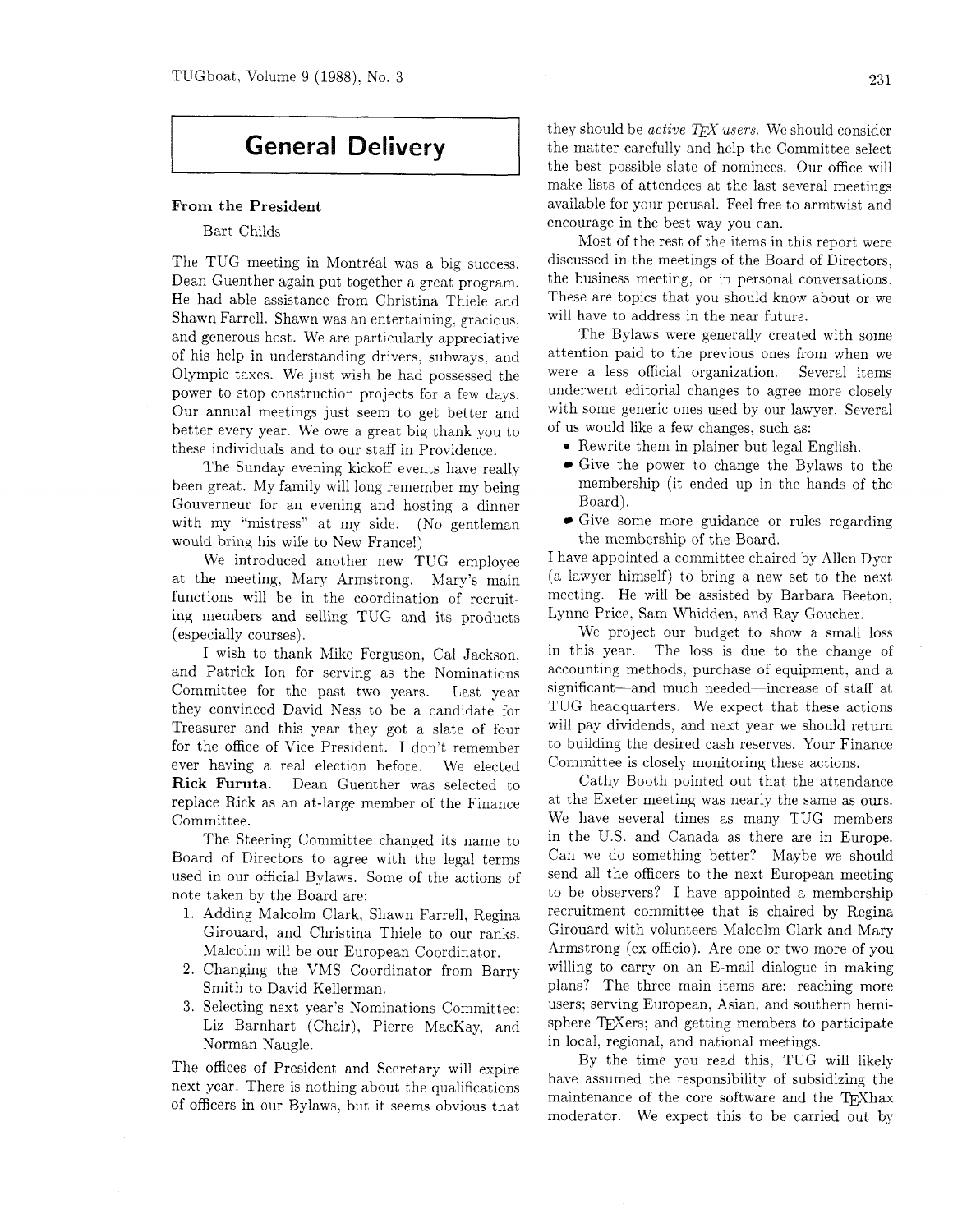one graduate student at a university (probably U. of Washington).

You will also notice from a new byline in this issue that maintenance of the IATFX style files repository has been moved to Clarkson University under the management of a new volunteer. Mike DeCorte. Our warmest thanks go to Ken Yap for taking such good care of it for the past few years.

It has been strongly suggested that TUG be in the business of making distributions of style files. TFXhax, etc., available on diskettes, for users who have no access to any of the electronic networks. We are working on plans for that.

Happy T<sub>F</sub>Xing.

# Extra! Extra! TUGboat Becomes a Quarterly

Beginning in 1989. TUGboat will be a quarterly. The fourth issue will be dedicated to the Proceedings of the Annual Meeting. This will ensure that the contents of these papers will be presented to the entire membership.

## Another Honorary Degree for Donald Knuth: Doctor of Science, Oxford University 22 June 1988

## Presentation by the Public Orator (Mr. Godfrey Bond)

Illvstrissime atqve honaratissime domine cancellarie. vosqve egregii procvratores:

De machinis computatricibus quibus studiorum causa utimur saepissime et in officinis et inter vina disputamus academici. *nota magis nulli domus est sua* quam nobis apparatus illi molliores, ut vocantur. quos in machinis illis dirigendis adhibemus.

visceribus mandata extrinsecus insinuantes. Levia quidem sunt haec colloquia,  $\chi \in \Lambda$ iδόνων tantum μουσεία. subest tamen scientia subtilissima computandi qua imbuti mandata illa docte machinis iniungimus, ut ordine praescripto data digerant. 'xientiam' dixi, 'artem' tamen hie mavult appellare. artem enim exercentis est eleganter rationem ingeniosam computandi excogitare ex qua non solum artifex ipse sed etiam qui existimatores accuratius intuentur magna concitatione mentis commoventur, magnam capiunt voluptatem.

Facultati igitur Artium debet hic quem produco adscribi, quamvis ad gradum Doctoris in Scientia admittatur. quin etiam  $\varphi\lambda\dot{\varphi}\lambda\dot{\varphi}\gamma$  debemus salutare qui de linguis quibus viri docti mandata exprimunt luculenter scripsit nee non de verborurn computatoriorum explicatione. etenim opus magnum comparat, voluminibus iam tribus vulgatis, cui titulus est *Ars machinis computatricibus mandata iniungendi*. *quibus in libris genera omnia mandato*rum percensuit atque quo mod0 celerrime machina iussa quaelibet exsequatur praescripsit. momentum ita ingens dedit scientiae toti computandi.

Partes vero nonnullas scientiae illius primus hic invenit. nam hoc primo monente collegaque adiuvante didicerunt machinae quo modo formulam quamque mathematicam optime resolvant atque vertant. mathematicorum etiam in penetralia ingressus est. rationem numerandi occultam licet in libro *i E*ωτερικώ perscrutatus qui multum de dialogis Platonis vel Georgi Berkeley refert. quam lepide puellam istam iuvenemque depinxit de legibus mathematicis rebusque infinitis colloquentes! rnysteria sunt haec studia quae summa reverentia intueor, πρόσωθεν tamen άσπαζομαι.

Multa etiam arti typographicae contulit. rationem enim librorum mathematicorum machinis cornputatricibus faciendorum cui nomen est TEX inventam retexit: ο τέχνην egregiam!

In civitate California educatus Professor est in Universitatis praeclara Stanfordensi. fidem Lutheranam profitetur. organum pneumaticum feriatus modulatur, elegantiam summam in libris scribendis praestat nec non diligentiam. quippe qui historicorum mod0 rerum origines soleat attente inquirere. nonne hie aptus est qui origines rerum antiquas indaget cui nomen est antiquum regis nostri modestissimi?

Magnopere vero decet hoc anno quo scholares primi Oxonienses qui mathematicam scientiamque simul computatoriam feliciter excoluerunt ad gradum admittentur computatorum hunc maximum honorari.

Praesento vobis Donaldum Ervin Knuth, ut admittatur honoris causa ad gradum Doctoris in Scientia.

Reprinted. with permission. from the Oxford University Gazette. Friday. 24 June 1988.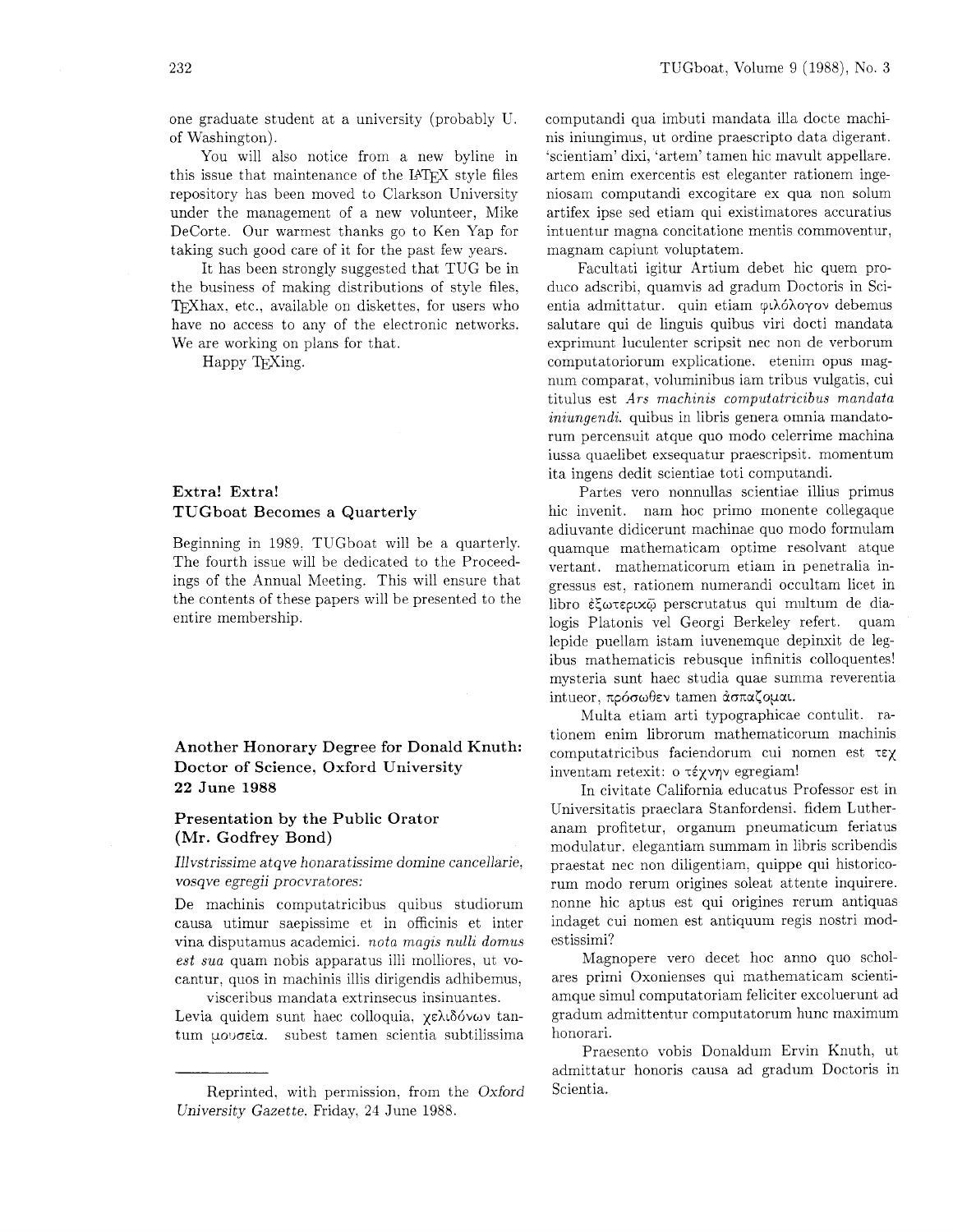#### Admission by the Chancellor

Computandi magister eminentissime, qui in arte numerandi mathematicos multa docuisti, ceteris beneficia innumerabilia contulisti. ego auctoritate mea et totius Universitatis admitto te ad gradurn Doctoris in Scientia honoris causa.

For any who may prefer it, a paraphrase has been provided.

## Presentation by the Public Orator to the Chancellor and Proctors

There is much academic talk in our laboratories and Senior Common Rooms about the computers we use for research. As Juvenal put it. *nobody knows hzs own house better* than we know the software we use to programme these machines.

Inserting orders in their entrails from without. Such conversations are only gossip. mere swallows twittering in a concert hall. But they have as their foundation the elaborate science of computation which we must master to programme our computers correctly. I said a 'science' of computation. but our honorand would rather call it an art. For it is characteristic of an art to work out elegantly an ingenious program which inspires a pleasurable intellectual excitement in the programmer himself and in the critics who review his work.

So the honorand I now present should really be enrolled in the Faculty of Arts, even though he is admitted to the Degree of Doctor of Science. We should also welcome him as a philologist who has written with great clarity about the languages used by scholars in writing programs and about the analysis of the words used in computing. The *magnum opus* on which he is engaged is entitled *The Art of Computer Programming.* In the three volumes already published he reviews all kinds of programming and determines which programs will be most rapid in getting the right results from the computer. This book has had an enormous influence on computer science in general.

He has done pioneer work in parts of his subject. He and his collaborator Bendix were the first to devise term-rewriting systems for algebraic computation. He has even ventured into the inner shrine of mathematics, examining its hidden laws in a popular book, *Surreal Numbers.* which is reminiscent of the dialogues of Plato or Berkeley. How charmingly he depicts the young man and his girl discussing the laws of mathematics and the infinite! These studies are mysteries which I gaze on with respect but salute from afar.

He has also contributed to the art of typography, having invented a system for typesetting mathematical books by computer called 'TFX', an ingenious piece of technical detection.

He was educated in California and is Professor of Computer Science at Stanford University. He is a Lutheran and plays the organ in his spare time. His style of writing is elegant and precise, and he has a historian's knack of tracking down the origins of the things he describes. This is appropriate for one who bears the ancient name of Canute. most modest of our Kings.

It is particularly timely for us to honour a scholar who is eminent in computing this year when the first Oxford degrees in the Honour School of Mathematics and Computation will be awarded.

I present Professor Donald Knuth for the Honorary Degree of Doctor of Science.

## Admission by the Chancellor

Leader of computing scientists, who have taught theory to the mathematicians and conferred widespread practical benefits. I, acting on my own authority and that of the whole University. admit you to the Honorary Degree of Doctor of Science.

Editor's note: Thanks to Joe Stoy of Balliol College, Oxford, for supplying the text of this citation in a TFX file, and to Charles Curran, of the Oxford University Computing Service, for providing a copy of the Oxford University Gazette in which it appeared.

## TFX and TUG Go International-**A** Trip Report

## Barbara Beeton

This summer. I had the pleasure of attending two major TEX meetings - "TEXeter" and the annual TUG meeting, in Montréal. Both (particularly Exeter) were notable for the number of new faces that could be attached to names, and the quality and content of the technical programs made it abundantly clear that T<sub>FX</sub> is no longer just a computer hobbyist's playground (if it ever was).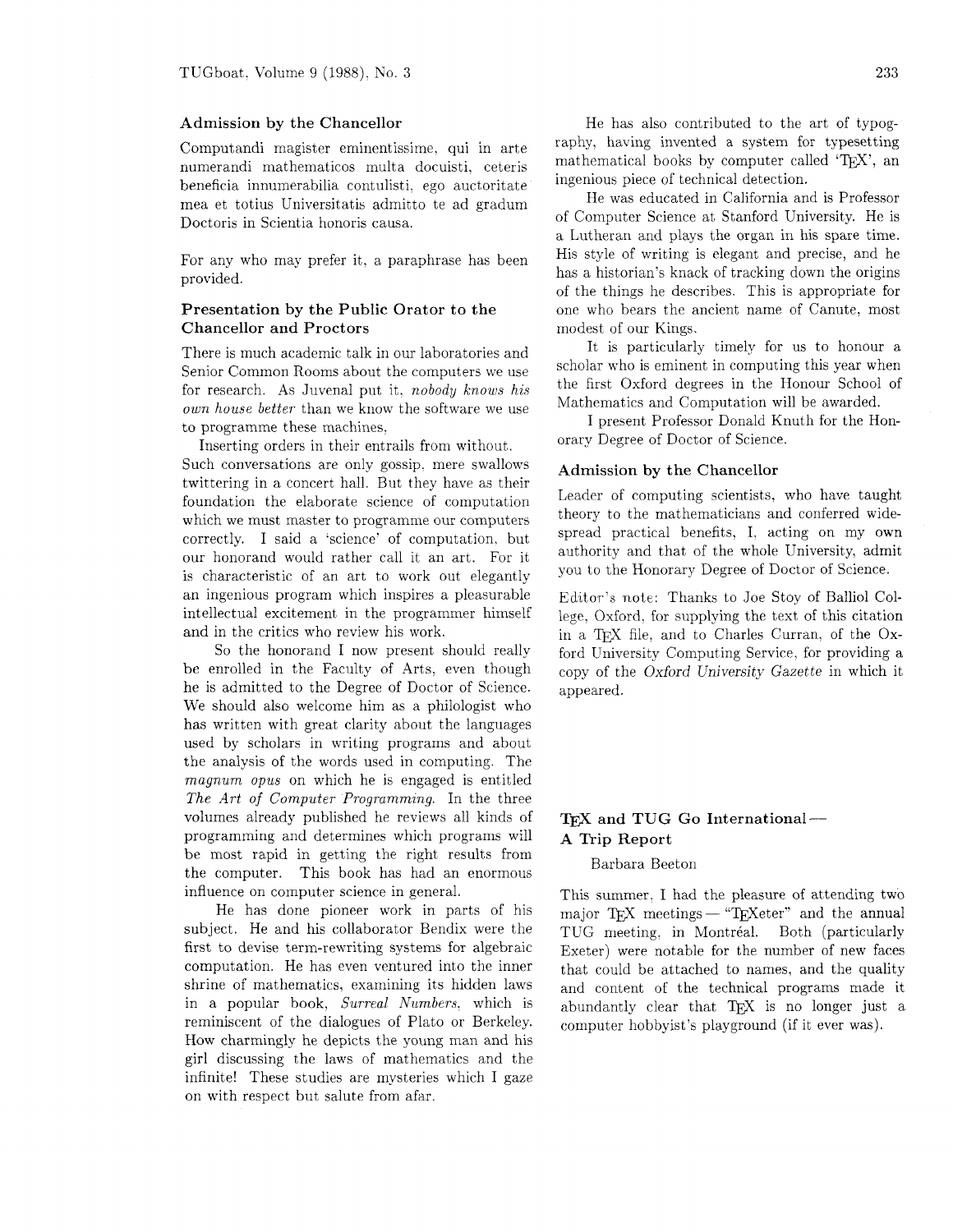#### $TrX88$ , Exeter

Exeter is an old town in the English midlands. on the Exe river. The university was founded in this century, on the grounds of an old estate that is also a botanical garden and arboretum. The conference was most competently arranged by Malcolm Clark and Cathy Booth, with help from Ewart North. A three-day program was surrounded by short courses and workshops.

Before the conference proper, I was kindly permitted to sit in on the second day of the session on document design. This was led by Paul Stiff, of the University of Reading. As we all have heard many times before. it was stressed that the real purpose of technical (and other) documents is communication, to provide a means by which an author's ideas can be communicated to a reader. Anything that gets in the way of that goal is thus poor design, whether or not the appearance of the document is attractive. (A pleasing appearance is desirable, but secondary.) Though there seems to be no "cookbook" that one can refer to, keeping in mind how a document is to be used should prompt its creator to do the "right" thing. And looking at many instances of similar documents, deciding which are most effective at their task of communication and why, is one of the best ways to develop a sense of appropriate design.

The conference program consisted of talks on various topics related to TFX and METAFONT, with a break on the second afternoon for an excursion on an old steam train and a cruise up the Dart River. Malcolm Clark presented a memorable harangue on how TEX users should make their presence better known in the composition world.

Several speakers presented their experiences providing TFX production services. (My favorite quote: "Academic publishers have to live day by day with the lunatic fringe  $-$  they are our authors!") Publishers are interested in lower costs, but without sacrificing quality. With some adustments (e.g.. more traditional fonts),  $T_F X$  is becoming accepted in this environment. One speaker offered this warning about working directly with authorsauthors are often willing to accept the limitations of WYSIWYG word processors, but if they know that the back end of a system is TFX, they can and will choose to subvert any style filter provided for them.

Several papers were presented on experiments with METAFONT. Two authors spoke on extracting METAFONT's spline information for use with other graphic processors. Victor Ostromoukhov has developed a method for delivering the splines to PostScript, and his demonstration (on a Mac. in the evening) of letters wrapped around spheres and other "solid" objects was quite captivating.

Other topics covered by the talks included support for authors (usually, but not always, in academic environments), language-specific processing (including the use of non-latin scripts), graphics inclusion in TFX documents (including two papers on chemistry),  $T_{E}X$  and databases, and a description of the Aston TFX archive. Space prevents inclusion of the full program in this issue, but the Proceedings will be published early next year $-I$  am looking forward to reading them.

A topic of particular interest, though nowhere was it listed formally on the program, was how to deal effectively with A4 paper. TEX, and even more explicitly, IATFX, assume the use of  $8\frac{1}{2} \times 11''$ paper; and output drivers assume that the reference point of a page (the top left corner) is one inch from the top and one inch from the left edge of the paper. These assumptions are not ideal for **A4**  paper  $(297 \text{mm} \times 210 \text{mm})$ , and much discussion was devoted to how best to adjust both the dimensions specified in  $TFX$  macro files and  $IATFX$  style files and/or the output drivers' assumed reference point to compensate for the different dimension systems. However, one of the philosophical underpinnings of TFX is the ability to move documents from place to place with the assumption that they will get the same treatment and presentation. No good answer was found. but it seems clear that this is an area that could benefit from rethinking, as TFX is accepted in Europe and other areas of the world even more readily (if possible) than in North America.

In the evenings. there was plenty of time to discuss the day's events and other topics of mutual interest. Several personal computers were set up in the lounge of the residence hall. and experiments were encouraged. Chris Rowley and I were "fingered" to lead a clinic one evening: apparently. most of the attendees didn't have many problems, since only a few came to visit. There was. however, a request for an open problems session that couldn't be accommodated at Exeter. but should be seriously considered for inclusion at the next EuroTFX conference.

After the close of TEX88 proper, I attended another workshop, on the hackery of IATFX style files, led by Sue Brooks. Once again. the **A4**  controversy surfaced. When someone asked what was the reason for the "one inch" reference-point. I said that, to the best of my knowledge, it was